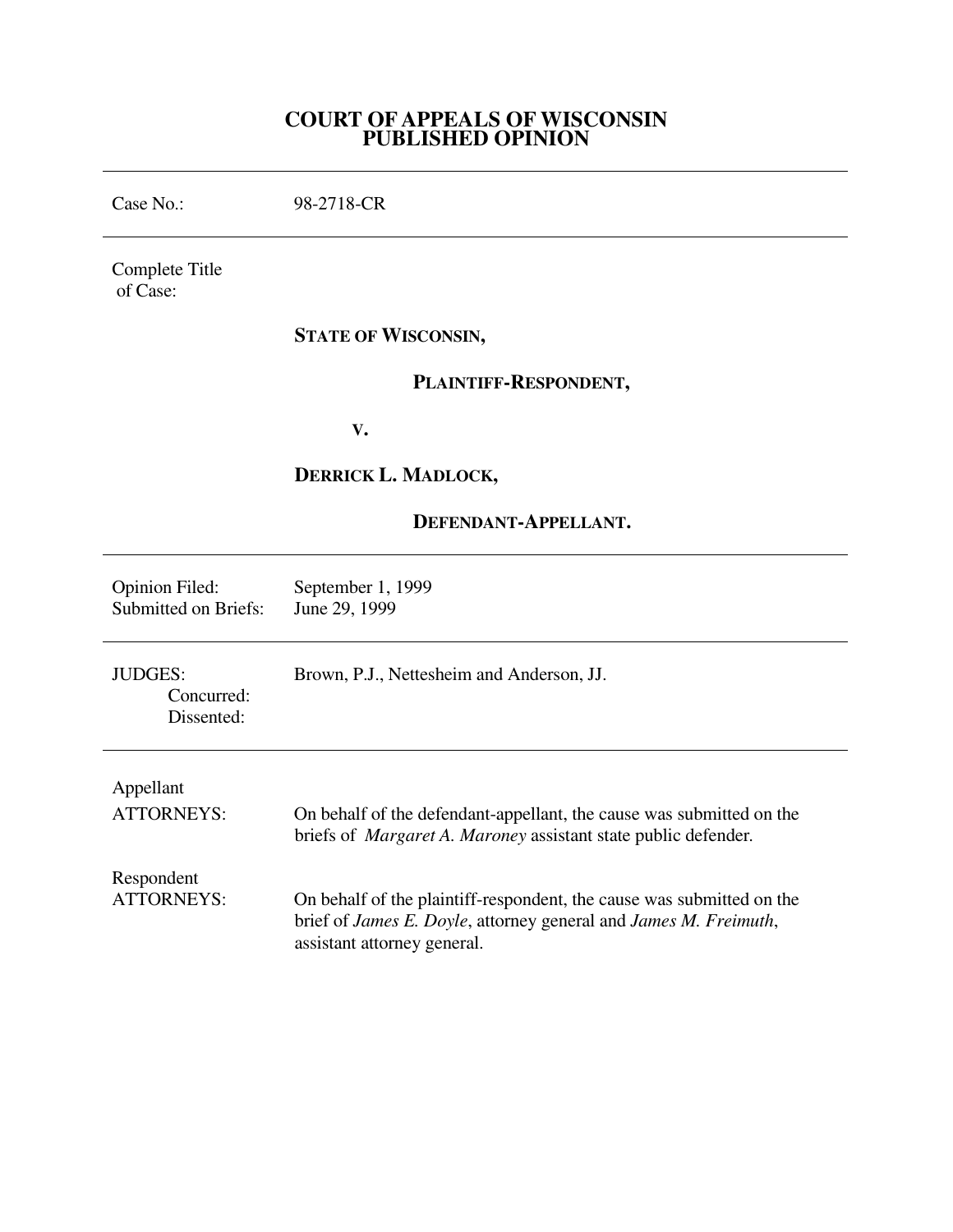# **COURT OF APPEALS DECISION DATED AND FILED NOTICE**

September 1, 1999

**Marilyn L. Graves Clerk, Court of Appeals of Wisconsin** 

 **This opinion is subject to further editing. If published, the official version will appear in the bound volume of the Official Reports.**

 **A party may file with the Supreme Court a petition to review an adverse decision by the Court of Appeals.** *See* **§ 808.10 and RULE 809.62, STATS.** 

**No. 98-2718-CR** 

### **STATE OF WISCONSIN IN COURT OF APPEALS**

**STATE OF WISCONSIN,** 

#### **PLAINTIFF-RESPONDENT,**

 **V.** 

**DERRICK L. MADLOCK,** 

 **DEFENDANT-APPELLANT.** 

 APPEAL from an order of the circuit court for Racine County: GERALD P. PTACEK, Judge. *Reversed and cause remanded.*

Before Brown, P.J., Nettesheim and Anderson, JJ.

 NETTESHEIM, J. Derrick L. Madlock appeals from an order denying his motion to vacate the restitution portion of a judgment of conviction for operating a motor vehicle without the owner's consent pursuant to § 943.23(3), STATS. Madlock argues that the trial court erred by refusing to conduct a restitution hearing. Madlock contends that a hearing was necessary because the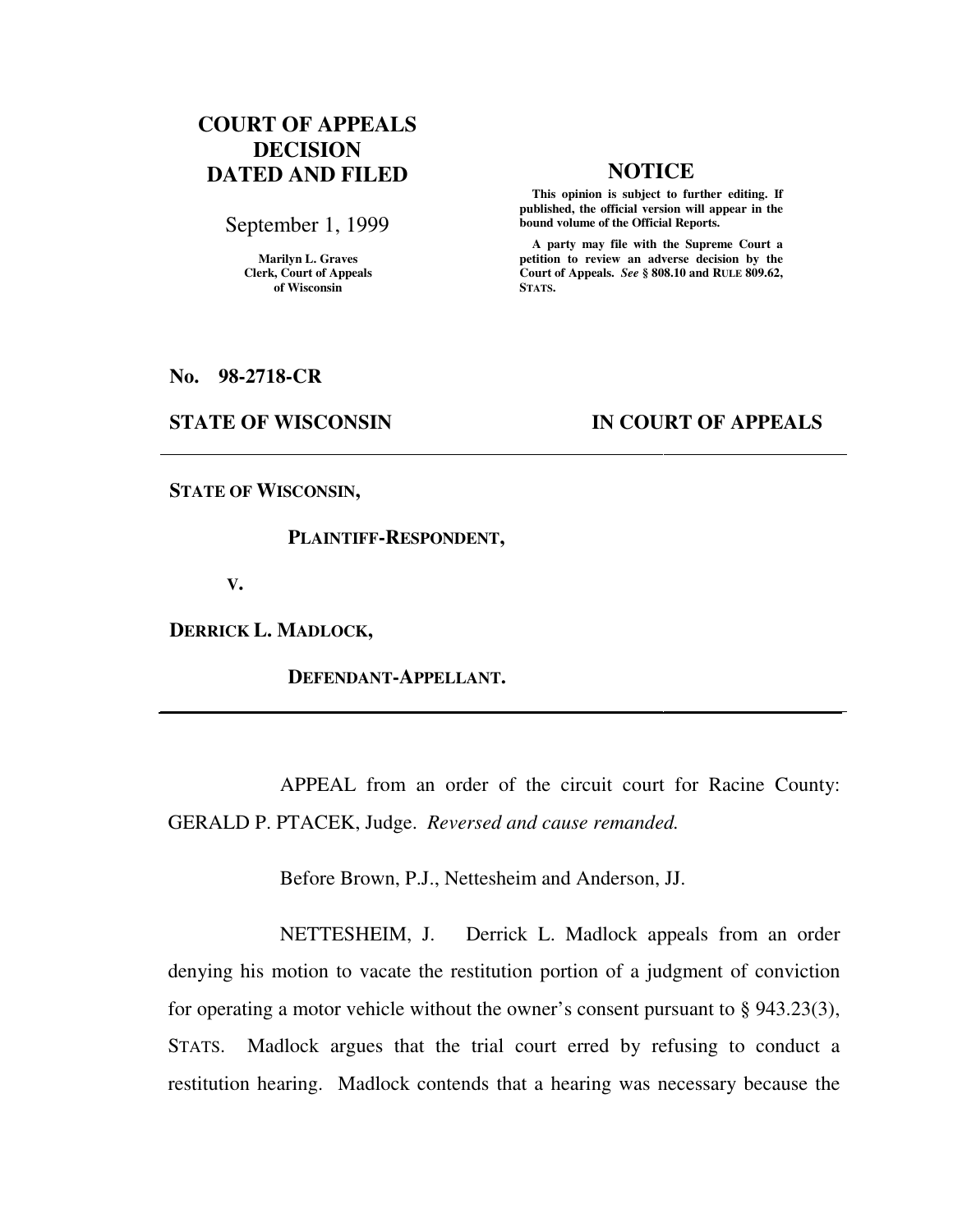No. 98-2718-CR

record failed to sufficiently establish the fact of damage and, if damage existed, the necessary nexus to his crime. We agree. Consequently, we reverse the order of restitution and remand the matter to the trial court to conduct an evidentiary hearing on the restitution issue.

## **FACTS**

 On November 11, 1997, the State filed a criminal complaint against Madlock charging him with operating a vehicle without owner's consent contrary to § 943.23(3), STATS.<sup>1</sup>

 The facts as stated in the criminal complaint reveal that a vehicle, reported stolen to the City of Racine Police Department, was found parked along a street in Racine. In response, police officers set up surveillance around the vehicle. Within a short time, Madlock was observed entering the vehicle and moving it a short distance from the street to a driveway. The vehicle was stopped and Madlock was arrested.

 At the preliminary hearing, Officer Kurt Maurer gave a more complete account of the underlying events. The vehicle in question had been stolen from the garage of a residence in Greenfield, Wisconsin, sometime between four and six days earlier. Maurer determined through conversations with the owner that the vehicle had been left unlocked in her garage with the keys inside. Maurer also testified that he observed no window or steering column damage. In response to Maurer's questions, Madlock said that the first time he drove the

 $\overline{a}$ 

<sup>&</sup>lt;sup>1</sup> Madlock was also charged as a habitual offender pursuant to § 939.62(1)(b), STATS. The repeat offender charge was subsequently dropped under a plea agreement with the State.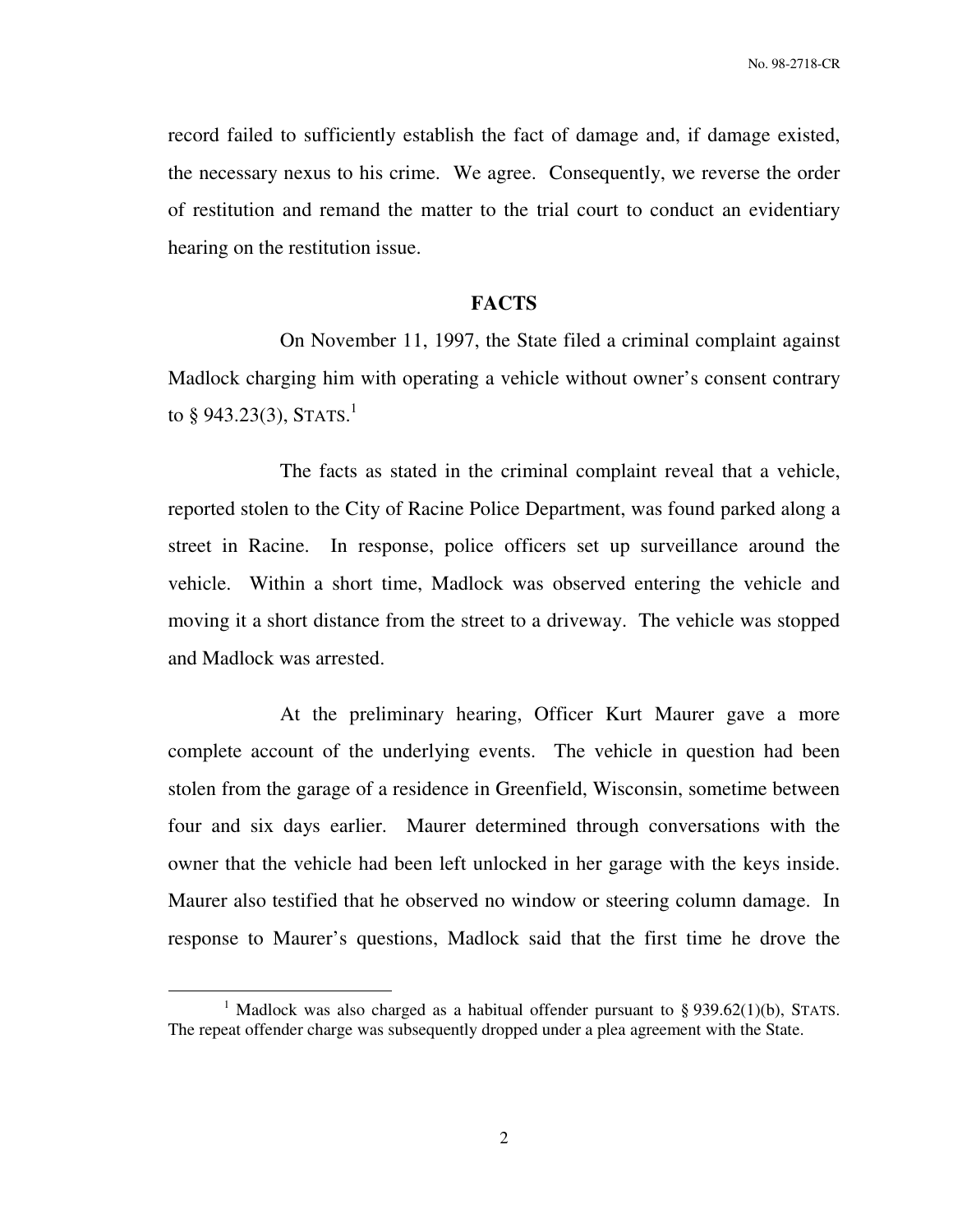vehicle was just prior to his arrest. He also stated that a friend named Kevin had asked him to move the vehicle.

 Madlock entered a no contest plea to the charge, admitting that the facts as stated in the criminal complaint constituted a factual basis for his plea. After accepting Madlock's plea, the court scheduled sentencing and ordered a presentence report.

 The first mention of restitution at the sentencing hearing was when the trial court ordered restitution. The court based the restitution order on a brief portion of the presentence report which recommended that restitution in the amount of \$1602.90 be paid to the victim's insurer, an amount the victim said was paid to her for damage to her vehicle. Madlock objected, but the court confirmed the restitution order.

 After sentencing, Madlock filed a motion to vacate the restitution order arguing that the brief reference in the presentence report did not sufficiently establish the fact of damage. In addition, Madlock argued that the record did not establish that the necessary nexus existed between the offense and the damage. Specifically, Madlock pointed to the fact that the vehicle had been taken four to six days before he was found driving it and there was no evidence that he had stolen it. He also noted that the record was devoid of any evidence of the nature of the damage or the repairs. Madlock further observed that the damage had never been mentioned in the criminal complaint, at the preliminary hearing, at the plea hearing or during the State's argument at sentencing.

 The trial court denied Madlock's motion. The court stated that the victim was entitled to be made whole and it was within its discretion to order the restitution once the defendant was convicted of a crime. Madlock appeals.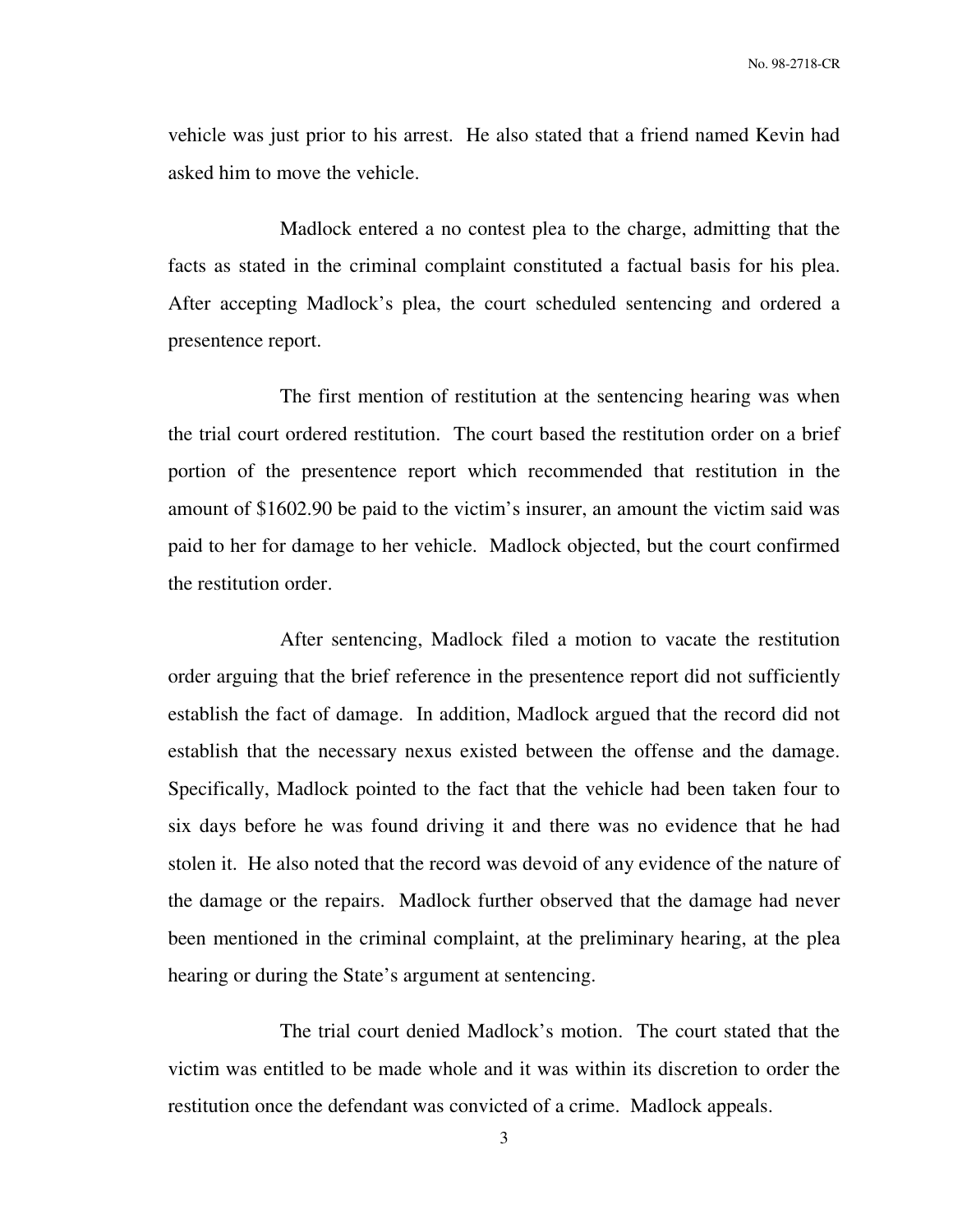#### **DISCUSSION**

#### *1. Waiver*

 We first address the State's claim of waiver. The State argues that Madlock waived his right to raise the issue on appeal because his objection to the restitution order in the trial court was incomplete. The State claims that Madlock objected to only the amount of restitution—not the fact of damage or that his conduct caused the damage.

 When the trial court ordered restitution, Madlock's attorney responded, "[W]e'd state our objection to the order for restitution, Your Honor, and reserve [Madlock's] right to challenge that if he disagrees with the amount." Whether an objection was adequate to preserve an issue for appeal requires this court to apply a set of facts to a legal standard. *See State v. Agnello*, 226 Wis.2d 164, 172, 593 N.W.2d 427, 430 (1999). This is a question of law that we review independently of the legal determinations rendered below. *See id*. Here, while Madlock's objection was not as broadly stated as it could have been, we conclude that the State's argument is too technical in the real world of contemporaneous objections. Madlock and his attorney were taken by surprise with the restitution order because there had been no previous mention of it with the exception of the brief reference in the presentence report. Nor had the State requested restitution at the plea or sentencing hearings.

 While the objection could be taken to mean that Madlock was objecting only to the amount of the restitution, his words could also be taken to mean that no amount of restitution should be ordered either because the damage had not been established or because his conduct had not produced the damage. We also note that when the trial court revisited the issue at the postconviction motion hearing, neither the State nor the trial court indicated that Madlock had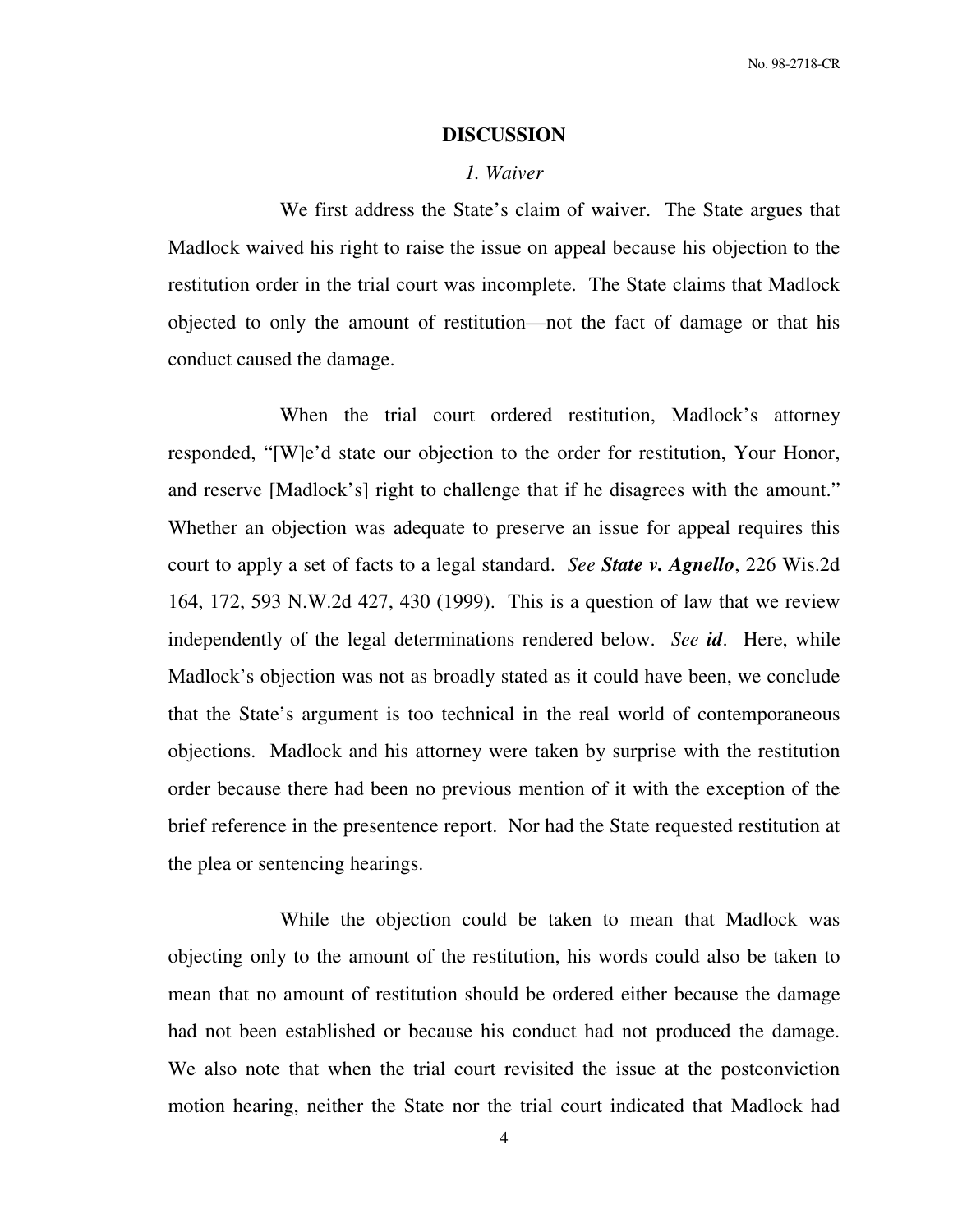waived his challenge. Instead, both the State and the court addressed the issue on its merits. We reject the State's waiver argument.

### *2. The Merits*

 A request for restitution is addressed to the trial court's discretion. *See State v. Anderson*, 215 Wis.2d 673, 677, 573 N.W.2d 872, 873 (Ct. App. 1997), *review denied*, 217 Wis.2d 522, 580 N.W.2d 691 (1998). Such decisions should only be disturbed when there has been an erroneous exercise of that discretion. *See id.* However, when a court exercises discretion under an erroneous view of the law, a misuse of discretion has occurred. *See State v. Hutnik*, 39 Wis.2d 754, 763, 159 N.W.2d 733, 737 (1968).

 The operating without owner's consent statute has its own restitution provision. See § 943.23(6)(b), STATS.<sup>2</sup> Thus, we must first decide how this provision relates to the general restitution statute, § 973.20, STATS. Our duty is to construe statutes on the same subject matter in a manner that harmonizes them and gives each full force and effect. *See State v. Aaron D*., 214 Wis.2d 56, 66, 571 N.W.2d 399, 404 (Ct. App. 1997).

 $\overline{a}$ 

 $2$  Section 943.23(6)(b), STATS., states:

In addition to the other penalties provided for violation of this section, a judge may require a violator to pay restitution to or on behalf of a victim regardless of whether the violator is placed on probation under s. 973.09. If restitution is ordered, the court shall consider the financial resources and future ability of the violator to pay and shall determine the method of payment. Upon the application of any interested party, the court may schedule and hold an evidentiary hearing to determine the value of the victim's pecuniary loss resulting from the offense.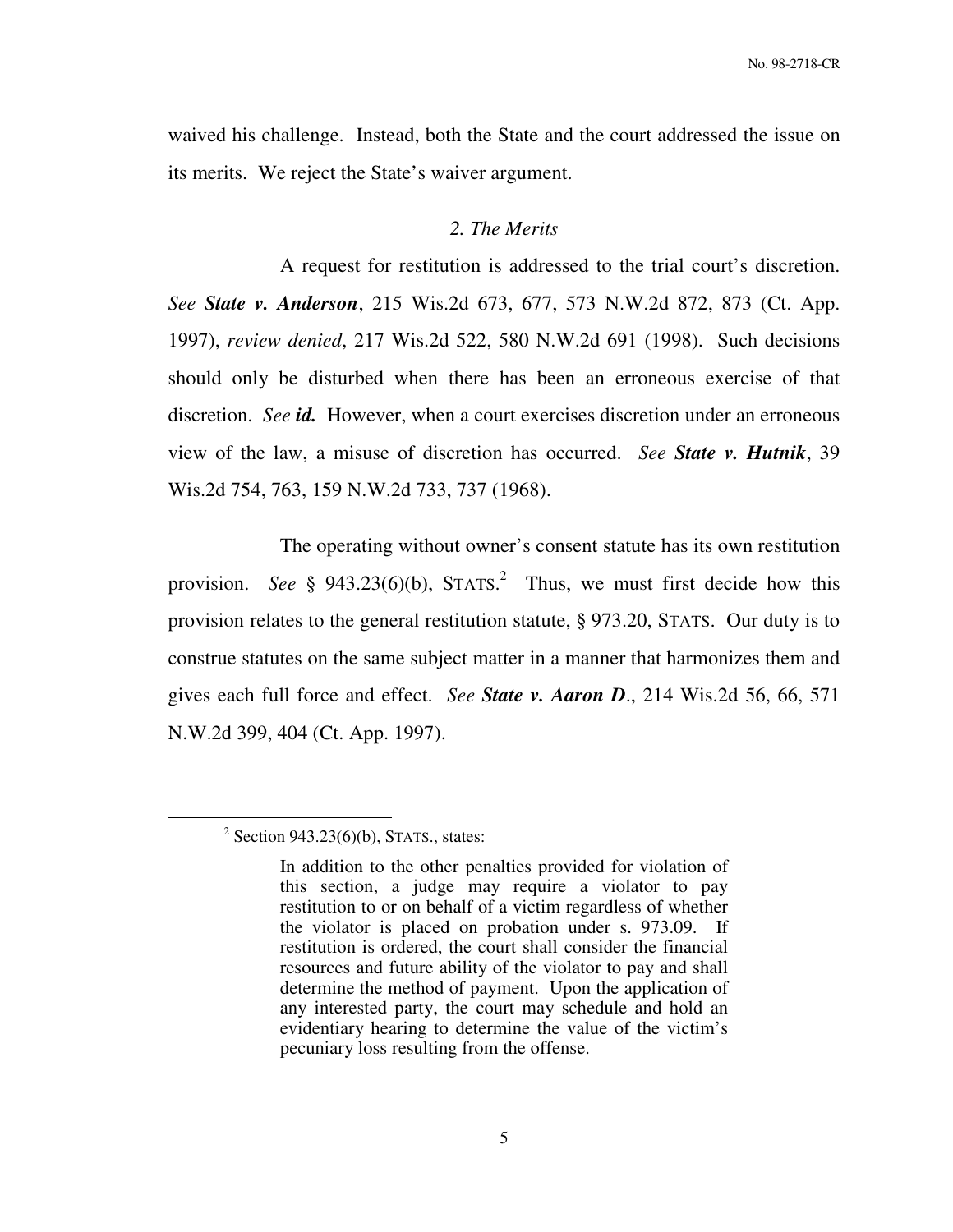No. 98-2718-CR

 In this case, both parties analyze the question under the general restitution statute, § 973.20, STATS. We will do likewise because we see no conflict between the two statutes despite certain differences in language. Both statutes deal with the same topic, seek the same goals, recite similar factors bearing on restitution and provide for an evidentiary hearing if necessary. Moreover, the case law on restitution has developed under § 973.20.

 Next, we set out the competing positions of the parties. Madlock argues that the record in this case fails to establish a causal connection between his crime and the damage to the vehicle. His argument is based on language within the general restitution statute that directs the court to order restitution to any victim of "a crime considered at sentencing." *See* § 973.20(1r), STATS. Based on this language, Madlock reasons that his crime was driving a stolen vehicle, which took place in a confined area over a short period of time. He asserts that no damage occurred in moving the vehicle a short distance between the street and the driveway, thereby implying that any damage must have occurred in the four to six days between the theft of the vehicle and when he actually drove it.

 Madlock further argues that the record contains insufficient evidence to prove the existence of damage to the vehicle in the first instance. His argument here is based on language within § 973.20(5)(a), STATS., which provides in part that a restitution order may require the defendant to "[p]ay all special damages … substantiated by evidence in the record." In support, Madlock cites to the fact that Maurer testified that the vehicle was stolen using the keys that were left inside and that he observed no damage to the vehicle. Madlock also cites to the prosecutor's following statement at the postconviction motion hearing when the trial court asked for the State's position on the matter:

6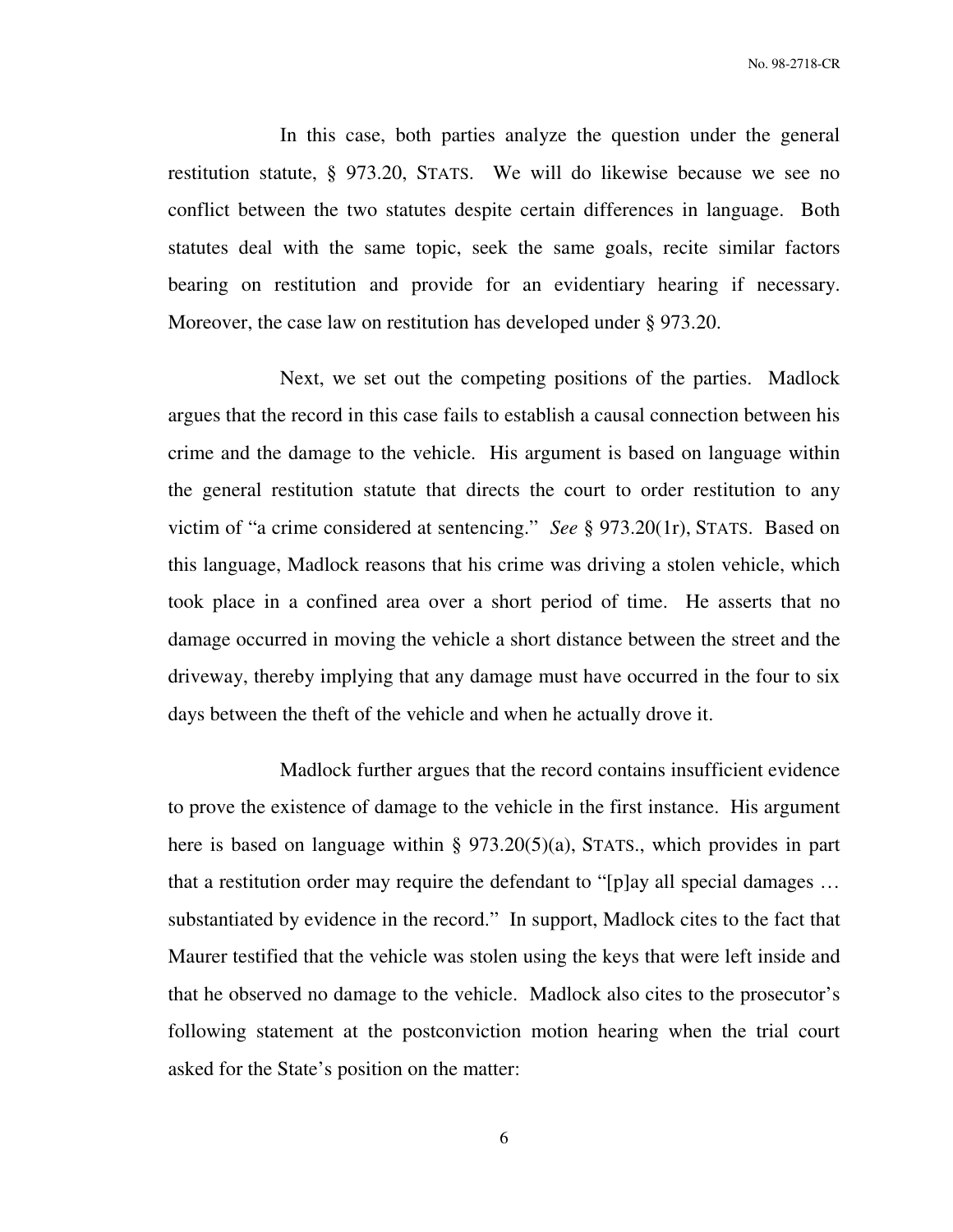Well, this is kind of a tricky situation. It always is when it's a situation where a person initially steals a car and then it's passed on to somebody else. Now, this car was being operated with keys, from what I can tell. So apparently the steering column wasn't broken. I suspect that that would mean that a window wasn't broken either. So I suspect the damage was a result of probably people abusing the car but I don't know. We had nothing in the police reports that there was any damage to the car whatsoever.

 The presentence report shows that American Family paid \$1,600. So I'm really at a loss to even take a position as to whether it's appropriate in this case at this point.

Finally, Madlock points to the trial court's statement at the motion hearing that there was "a void of information here with respect to what the damage is that was claimed."

 The State responds by pointing to the underlying purpose behind the restitution statutes and then citing some well-accepted general principles on the matter of restitution. The two main ideas in the State's argument are that restitution provisions are victim oriented and should be construed broadly toward that end and that a restitution determination is an informal proceeding where strict rules of evidence and normal burdens of proof do not apply. While we agree with these statements of the law and will cite to them later, we do not agree that they form a sufficient basis to uphold the restitution order in this case under the existing state of the record.

We begin our analysis by first looking to § 973.20(1r), STATS., which says that restitution should be ordered for the benefit of "any victim of a crime considered at sentencing." Further, a "crime considered at sentencing" is defined in the statutes as "any crime for which the defendant was convicted." Section  $973.20(1g)(a)$ . The primary purpose of restitution is not to punish the defendant, but to compensate the victim. *See State v. Sweat*, 208 Wis.2d 409, 422, 561 N.W.2d 695, 700 (1997). Section 973.20 "reflects a strong equitable public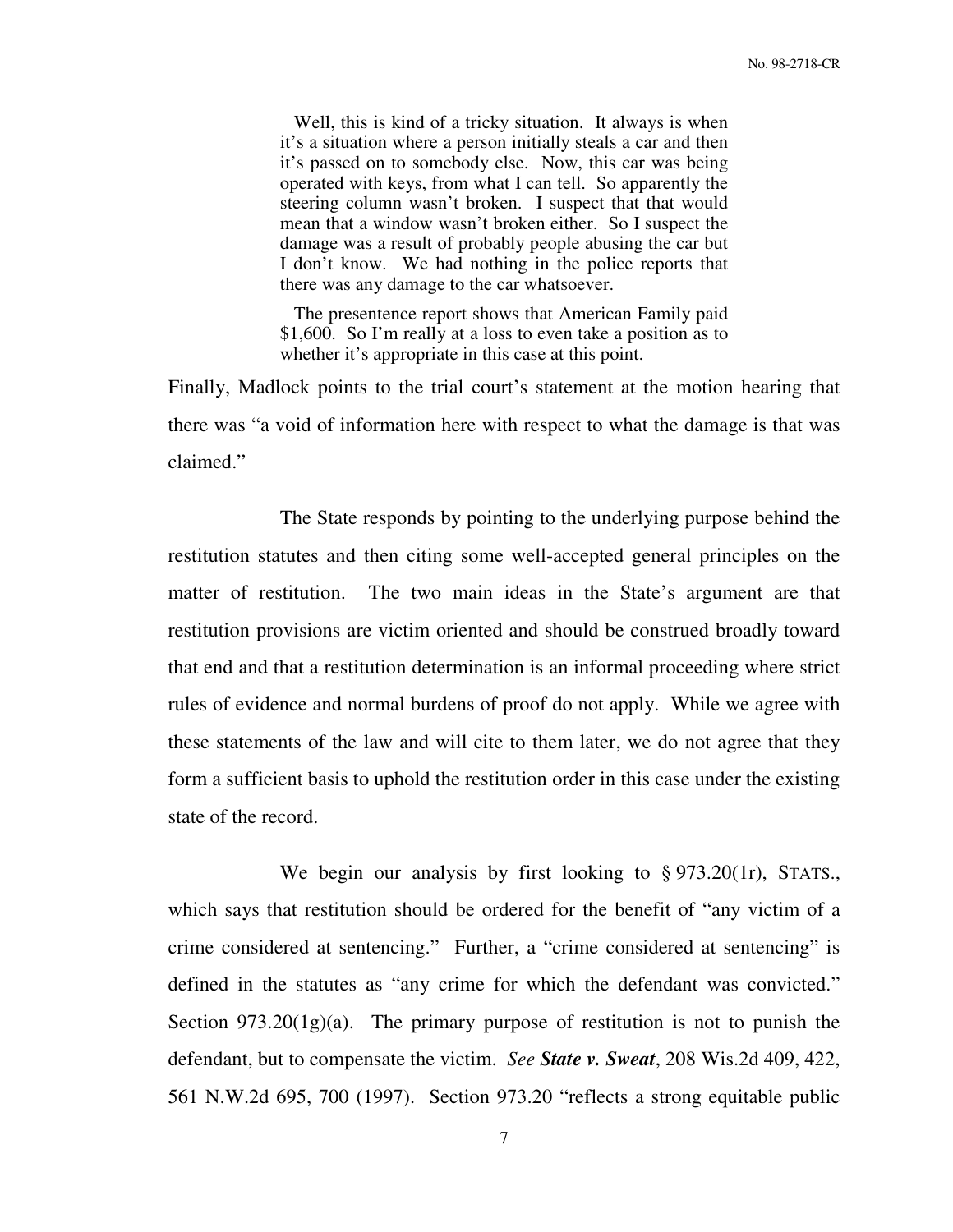policy that victims should not have to bear the burden of losses if the defendant is capable of making restitution." *See State v. Kennedy*, 190 Wis.2d 252, 258, 528 N.W.2d 9, 11 (Ct. App. 1994). We are to construe the restitution statute "broadly and liberally in order to allow victims to recover their losses as a result of a defendant's criminal conduct." *Anderson*, 215 Wis.2d at 682, 573 N.W.2d at 875. As such, the trial court must order restitution "unless it finds substantial reason not to do so and states the reason on the record." *See State v. Borst*, 181 Wis.2d 118, 122, 510 N.W.2d 739, 741 (Ct. App. 1993); § 973.20(1r). We read the statute and this case law to say that restitution is the rule and not the exception and that restitution should be ordered whenever warranted.

 This court has previously spoken about the nexus that must be present between the crime committed and the damage to be compensated. In *State v. Behnke*, 203 Wis.2d 43, 553 N.W.2d 265 (Ct. App. 1996), we held that in proving causation, a victim need only show that the defendant's criminal activity was a "substantial factor" in causing damage. *See id*. at 59, 553 N.W.2d at 273 (upholding the trial court's award of restitution for counseling services for victim after being imprisoned, battered and sexually assaulted by the defendant). The victim need only show that "the defendant's actions were the precipitating cause of the injury" and that it was "the natural consequence of the actions." *See id*.

 The State correctly notes that "crime" as used in the restitution statute is properly understood as "encompassing all facts and reasonable inferences concerning the defendant's activity related to the 'crime' for which the defendant was convicted, not just those facts necessary to support the elements of the specific charge of which the defendant was convicted." We agree, and we previously said as much in *State v. Rodriguez*, 205 Wis.2d 620, 627, 556 N.W.2d 140, 142 (Ct. App. 1996):

8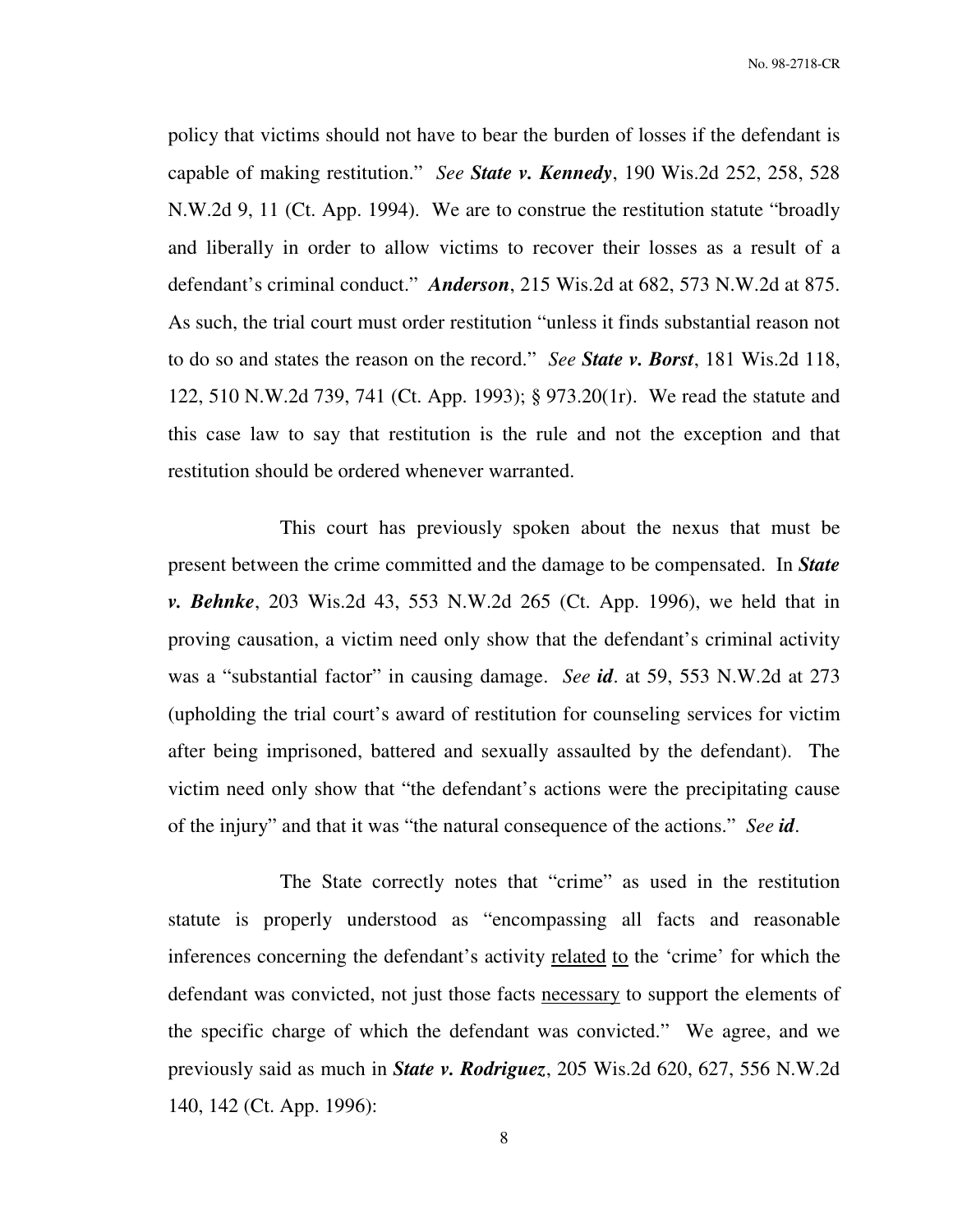Under the restitution statute, the sentencing court takes a defendant's entire course of conduct into consideration. The restitution statute does not empower the court to break down the defendant's conduct into its constituent parts and ascertain whether one or more parts were a cause of the victim's damages.

 However, considering Madlock's entire course of conduct and drawing all reasonable inferences from that conduct, we cannot agree with the State's contention that Madlock's conduct was sufficiently linked to the claimed damage.<sup>3</sup> Nor can we agree with the trial court's reasoning on this question. It appears that the court believed that because Madlock's crime involved the vehicle and because the victim was entitled to be made whole, Madlock was ipso facto responsible for restitution. We agree that in most cases the facts in support of the criminal conviction, coupled with the statutory presumption of restitution, will allow for a restitution order. But each case must turn on its own facts. This is one of the rare cases where that result does not automatically follow.

Section 973.20(2), STATS., lays out what a restitution order can require if "a crime considered at sentencing *resulted in damage* to or loss or destruction of property." (Emphasis added.) This language shows that for a restitution order to be appropriate, the crime must have some nexus to the damage. This idea is similarly conveyed in  $\S 973.20(13)(a)$ , which states that one of the factors that must be considered by the trial court in ordering restitution is the "amount of loss suffered by any victim *as a result of* a crime considered at sentencing." (Emphasis added.) Another subsection states that a defendant can be

 $\overline{a}$ 

<sup>&</sup>lt;sup>3</sup> The State reasons that Madlock's conduct was sufficiently linked to the damage because he was observed driving the stolen vehicle and had been convicted of similar crimes before.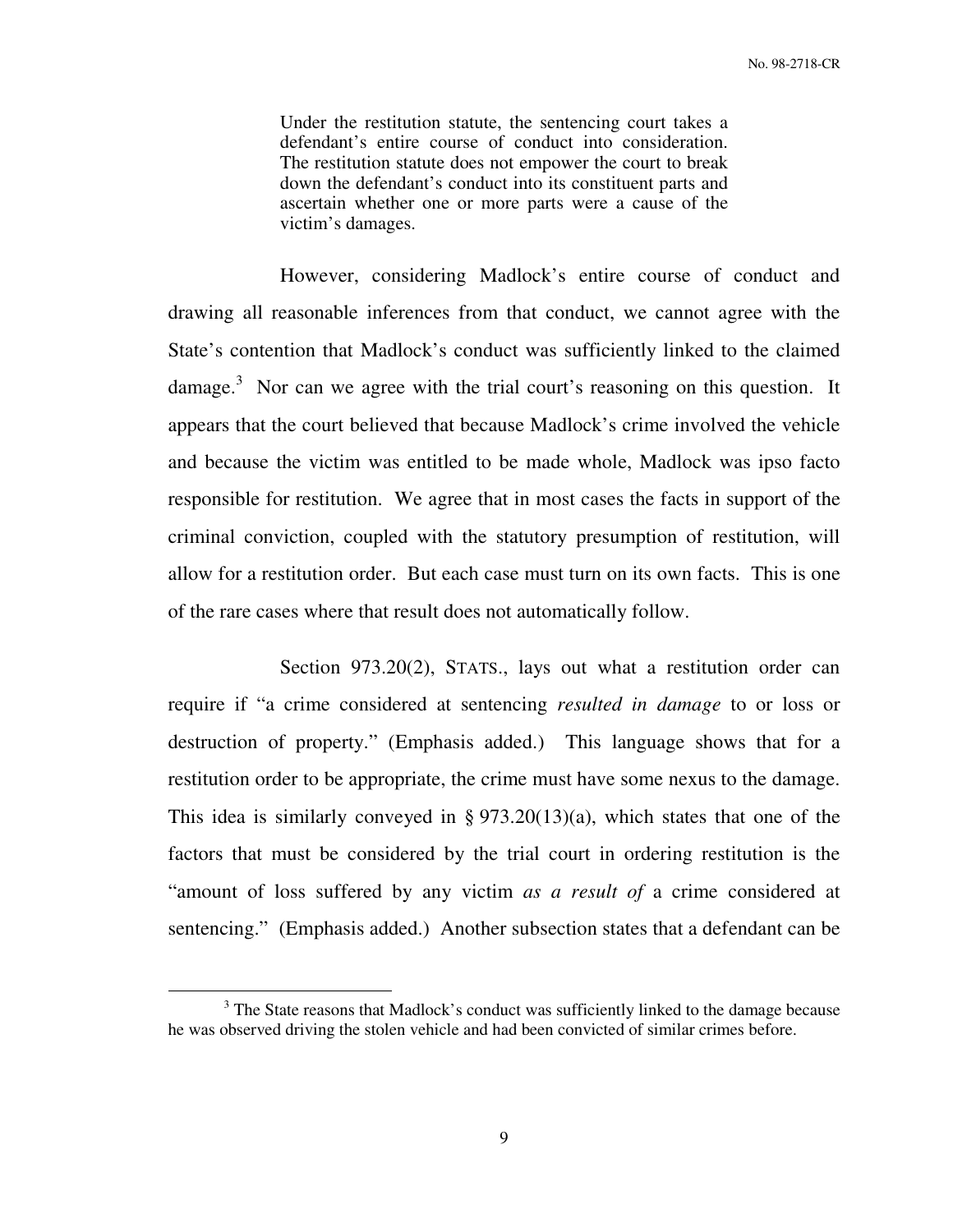ordered to "[p]ay all special damages … *substantiated by evidence in the record*" for "*conduct in the commission of a crime*." Section 973.20(5)(a) (emphasis added). Finally, we note that the operating without owner's consent statute also envisions "the victim's pecuniary loss *resulting* from the offense." Section 943.23(6)(b), STATS. (emphasis added).

 Both the general restitution statute and the operating without owner's consent statute provide for an evidentiary hearing when a person ordered to pay restitution wishes to contest the appropriateness of the restitution order. *See* §§ 973.20(13)(c), 943.23(6)(b), STATS. These statutes also discuss the factors that bear upon the restitution question and the mechanisms for contesting the amount. Subdivisions 2 through 4 of  $\S 973.20(13)(c)$  lay out different mechanisms for resolving any disputes over the amount of restitution if the damages are not stipulated to or cannot be "fairly heard at sentencing." Additionally, § 973.20(14)(d) states that "[a]ll parties interested in the matter shall have an opportunity to be heard, personally or through counsel, to present evidence and to cross-examine witnesses called by other parties."

 Although these statutes speak to the amount of the restitution, we construe them to also apply to a situation where the propriety of restitution is challenged in the first instance. It would make no sense to construe the statute as permitting only a challenge to the amount of restitution, but not to the underlying fact of the damage itself or the causation question. We are to construe statutes to avoid absurd or unreasonable results. *See State v. Clausen*, 105 Wis.2d 231, 245, 313 N.W.2d 819, 826 (1982).

 It is also clear, however, that the nature of the hearing is informal. A restitution hearing is not a full-blown civil trial as evidenced by the dispensing of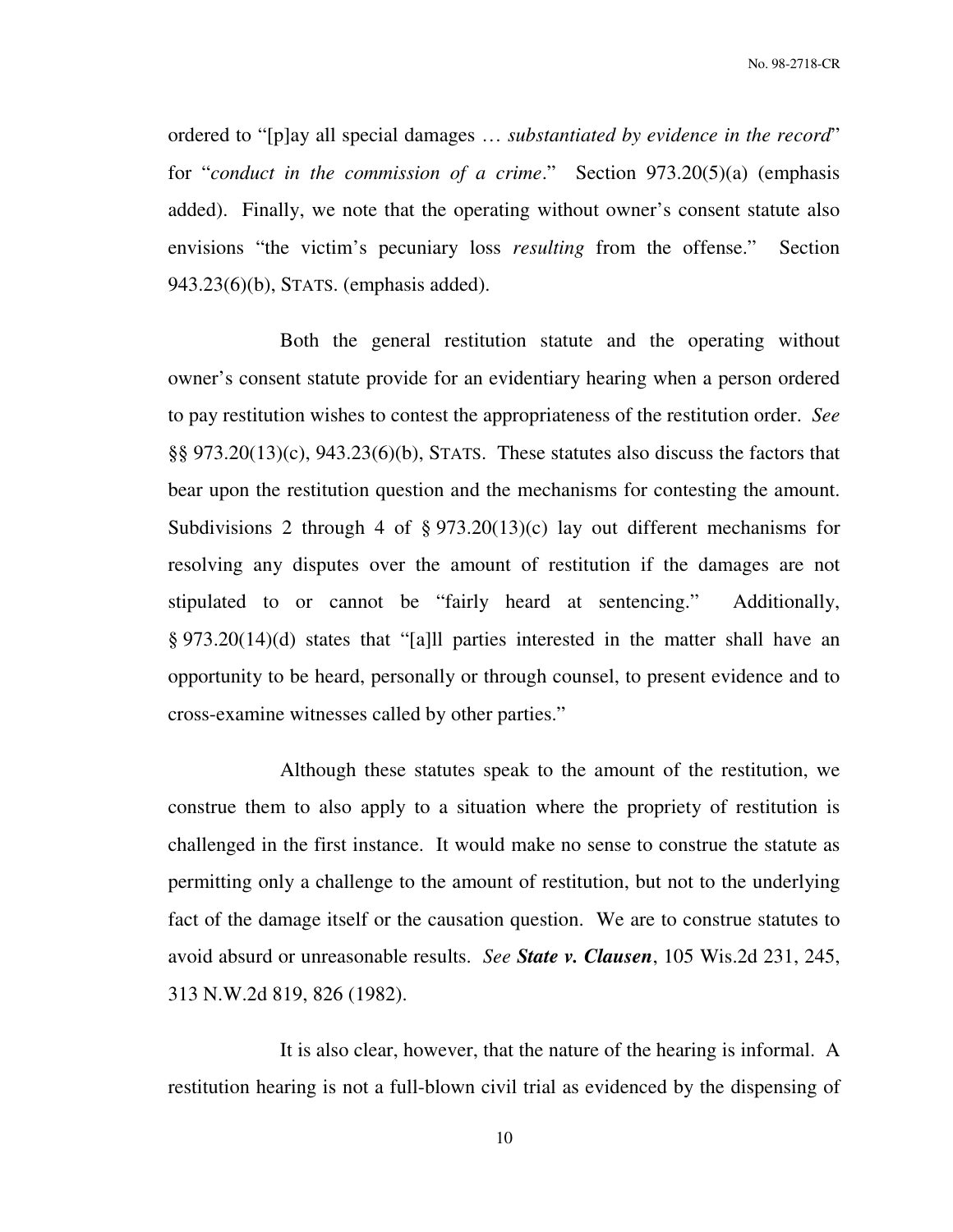No. 98-2718-CR

the normal rules of evidence. *See State v. Pope*, 107 Wis.2d 726, 729, 321 N.W.2d 359, 361 (Ct. App. 1982); § 973.20(14)(d), STATS. Normal rules of practice, procedure and pleading are also waived. *See* § 973.20(14)(d). By statute, the victim carries the burden of proving the amount of loss sustained as a result of the crime by a preponderance of the evidence. *See* § 973.20(14)(a). The defendant, however, has the burden of proving his or her financial resources and ability to pay, or lack thereof, by a preponderance of the evidence. *See* § 973.20(14)(b). All of this is with an eye toward doing "substantial justice between the parties." *See* § 973.20(14)(d).

 In the present case, the requisite evidentiary basis for the restitution order is currently lacking. First, the record is skeletal as to the actual fact of damage—a situation acknowledged by the trial court. Second, the record is insufficient to show the necessary nexus between Madlock's criminal conduct and the claimed damage. At the postconviction motion hearing, Madlock's attorney asked for an evidentiary hearing on these questions. In light of the meager evidence on this issue, we conclude that the trial court erred in the exercise of its discretion when it denied this request.

 Our holding does not change the existing state of restitution law. The restitution statutes remain victim oriented. We simply uphold existing law that says an order for restitution must be supported by evidence in the record. This requires that damage in the first instance be established and that there be some nexus between the damage and the offender's conduct. An offender cannot escape responsibility for restitution simply because his or her conduct did not directly cause the damage. If damage results from a criminal episode in which the defendant's conduct played only a small and isolated part, the defendant is nonetheless properly held to pay restitution on a joint and several basis. This is so,